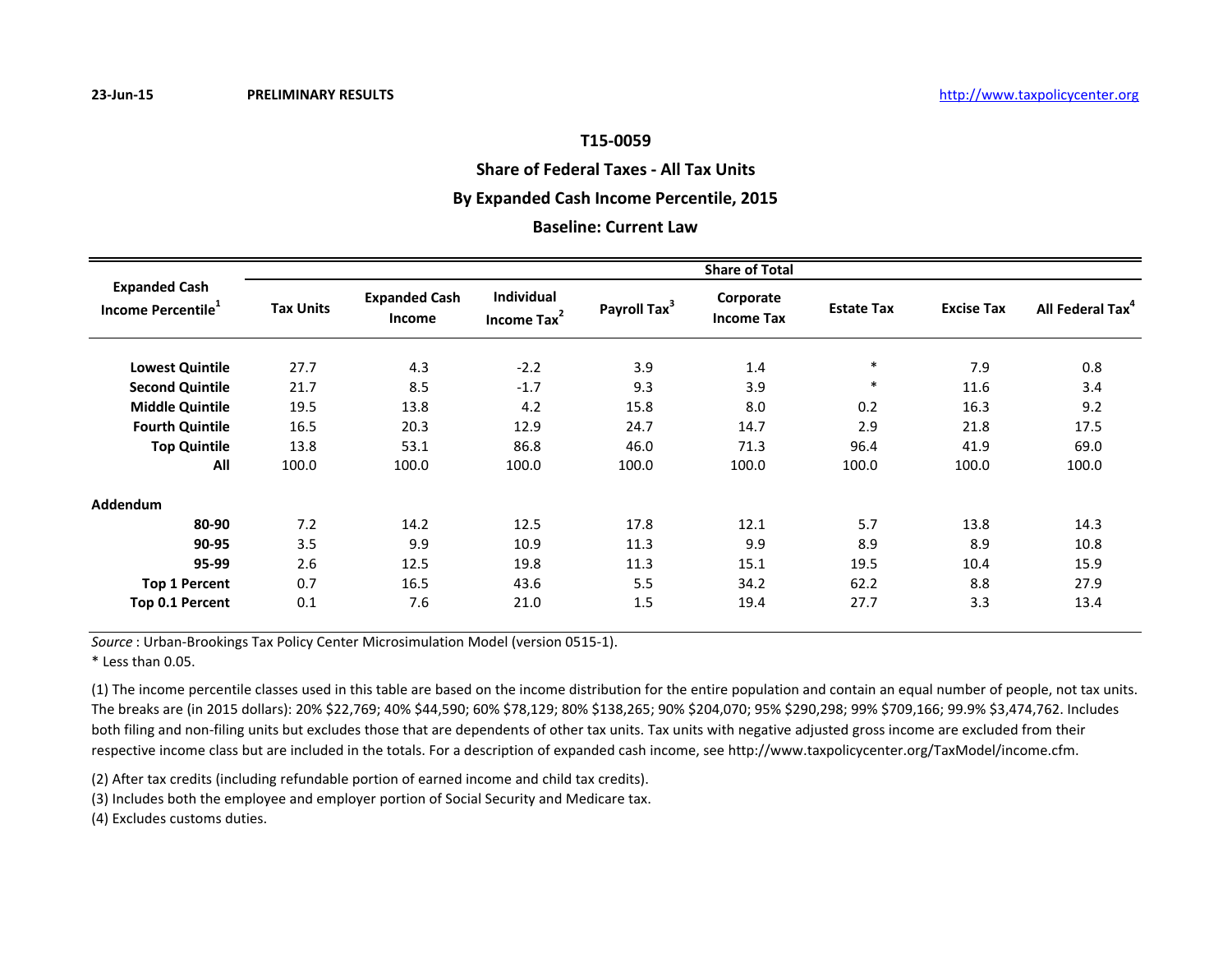## **Share of Federal Taxes - All Tax Units**

## **By Expanded Cash Income Percentile Adjusted for Family Size, 2015**

## **Baseline: Current Law**

|                                                        | <b>Share of Total</b> |                                       |                              |                          |                                |                   |                   |                              |  |  |
|--------------------------------------------------------|-----------------------|---------------------------------------|------------------------------|--------------------------|--------------------------------|-------------------|-------------------|------------------------------|--|--|
| <b>Expanded Cash</b><br>Income Percentile <sup>1</sup> | <b>Tax Units</b>      | <b>Expanded Cash</b><br><b>Income</b> | Individual<br>Income Tax $2$ | Payroll Tax <sup>3</sup> | Corporate<br><b>Income Tax</b> | <b>Estate Tax</b> | <b>Excise Tax</b> | All Federal Tax <sup>4</sup> |  |  |
| <b>Lowest Quintile</b>                                 | 22.2                  | 3.2                                   | $-3.4$                       | 3.6                      | 1.0                            | $\ast$            | 6.2               | 0.0                          |  |  |
| <b>Second Quintile</b>                                 | 20.8                  | 7.1                                   | $-2.6$                       | 7.6                      | 2.6                            | $\ast$            | 9.8               | 2.1                          |  |  |
| <b>Middle Quintile</b>                                 | 19.9                  | 12.4                                  | 2.4                          | 14.2                     | 6.2                            | $\ast$            | 15.6              | 7.5                          |  |  |
| <b>Fourth Quintile</b>                                 | 18.7                  | 20.1                                  | 11.9                         | 24.6                     | 13.0                           | 0.2               | 21.9              | 16.8                         |  |  |
| <b>Top Quintile</b>                                    | 17.6                  | 57.2                                  | 91.7                         | 49.7                     | 76.4                           | 99.2              | 46.0              | 73.5                         |  |  |
| All                                                    | 100.0                 | 100.0                                 | 100.0                        | 100.0                    | 100.0                          | 100.0             | 100.0             | 100.0                        |  |  |
| <b>Addendum</b>                                        |                       |                                       |                              |                          |                                |                   |                   |                              |  |  |
| 80-90                                                  | 9.1                   | 15.3                                  | 13.5                         | 18.9                     | 12.9                           | 2.8               | 15.2              | 15.3                         |  |  |
| 90-95                                                  | 4.4                   | 10.8                                  | 12.0                         | 12.2                     | 11.0                           | 4.6               | 10.0              | 11.9                         |  |  |
| 95-99                                                  | 3.4                   | 13.9                                  | 21.4                         | 12.7                     | 17.0                           | 17.1              | 11.6              | 17.4                         |  |  |
| <b>Top 1 Percent</b>                                   | 0.8                   | 17.2                                  | 44.7                         | 5.9                      | 35.5                           | 74.6              | 9.2               | 28.8                         |  |  |
| Top 0.1 Percent                                        | 0.1                   | 7.9                                   | 21.9                         | 1.5                      | 20.3                           | 33.6              | 3.4               | 14.0                         |  |  |

*Source* : Urban-Brookings Tax Policy Center Microsimulation Model (version 0515-1).

\* Less than 0.05.

(1) The income percentile classes used in this table are based on the income distribution for the entire population and contain an equal number of people, not tax units. The incomes used are adjusted for family size by dividing by the square root of the number of people in the tax unit. The resulting percentile breaks are (in 2015 dollars): 20% \$15,703; 40% \$29,565; 60% \$50,184; 80% \$84,118; 90% \$122,704; 95% \$171,602; 99% \$405,273; 99.9% \$2,000,055. Includes both filing and non-filing units but excludes those that are dependents of other tax units. Tax units with negative adjusted gross income are excluded from their respective income class but are included in the totals. For a description of expanded cash income, see http://www.taxpolicycenter.org/TaxModel/income.cfm.

(2) After tax credits (including refundable portion of earned income and child tax credits).

(3) Includes both the employee and employer portion of Social Security and Medicare tax.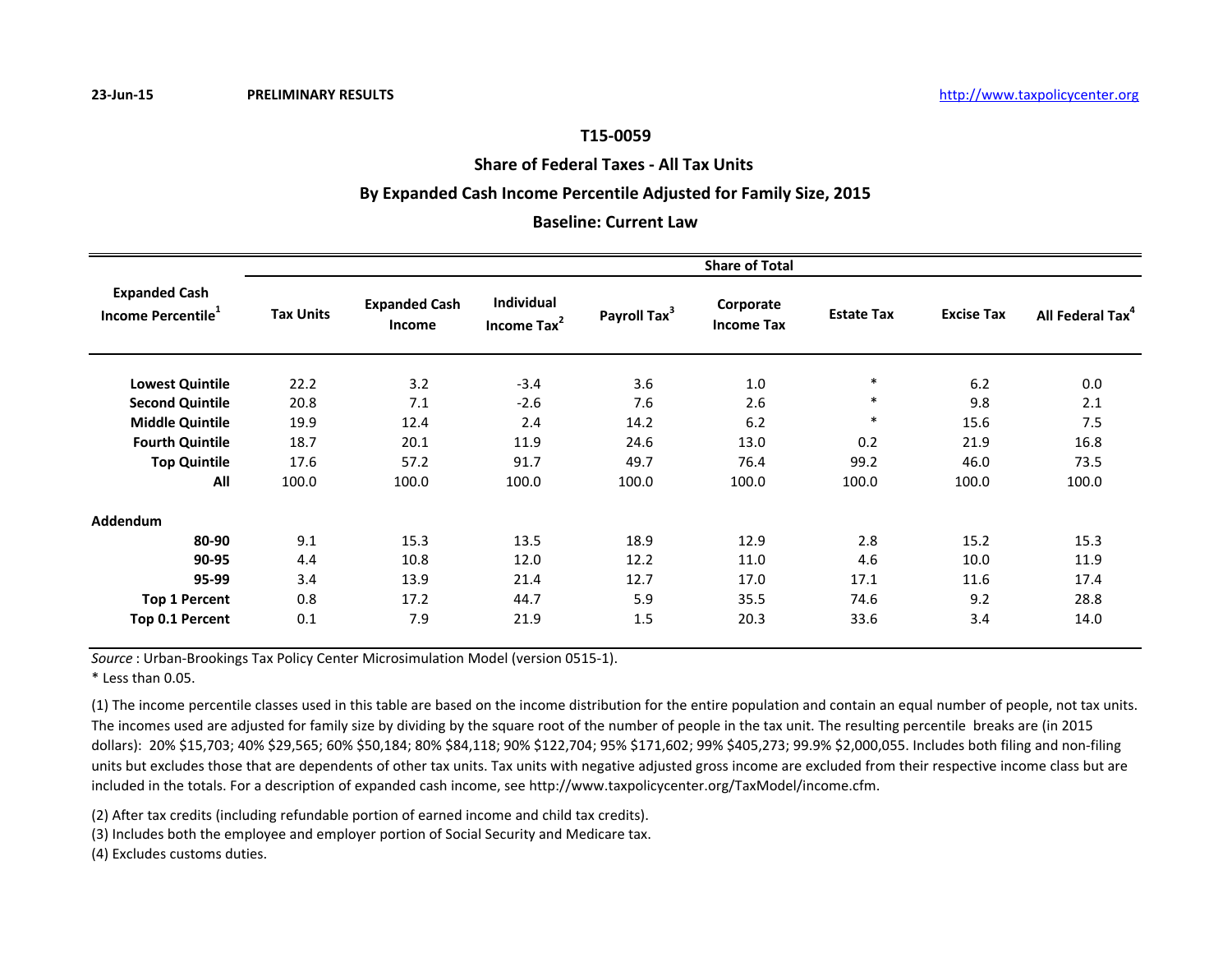**Share of Federal Taxes - Single Tax Units** 

## **By Expanded Cash Income Percentile Adjusted for Family Size, 2015**

## **Baseline: Current Law**

|                                                        | <b>Share of Total</b> |                                |                                              |                          |                                |                   |                   |                              |  |  |
|--------------------------------------------------------|-----------------------|--------------------------------|----------------------------------------------|--------------------------|--------------------------------|-------------------|-------------------|------------------------------|--|--|
| <b>Expanded Cash</b><br>Income Percentile <sup>1</sup> | <b>Tax Units</b>      | <b>Expanded Cash</b><br>Income | <b>Individual</b><br>Income Tax <sup>2</sup> | Payroll Tax <sup>3</sup> | Corporate<br><b>Income Tax</b> | <b>Estate Tax</b> | <b>Excise Tax</b> | All Federal Tax <sup>4</sup> |  |  |
| <b>Lowest Quintile</b>                                 | 29.7                  | 6.5                            | $-2.8$                                       | 6.0                      | 2.0                            | $\ast$            | 12.4              | 1.9                          |  |  |
| <b>Second Quintile</b>                                 | 24.5                  | 12.7                           | 0.4                                          | 10.5                     | 5.6                            | $\ast$            | 15.5              | 5.6                          |  |  |
| <b>Middle Quintile</b>                                 | 20.0                  | 18.4                           | 8.7                                          | 20.0                     | 11.9                           | $\ast$            | 21.2              | 13.7                         |  |  |
| <b>Fourth Quintile</b>                                 | 14.9                  | 22.4                           | 20.2                                         | 26.7                     | 18.9                           | 0.2               | 21.7              | 22.1                         |  |  |
| <b>Top Quintile</b>                                    | 10.3                  | 40.0                           | 73.5                                         | 36.5                     | 60.7                           | 99.2              | 28.8              | 56.5                         |  |  |
| All                                                    | 100.0                 | 100.0                          | 100.0                                        | 100.0                    | 100.0                          | 100.0             | 100.0             | 100.0                        |  |  |
| Addendum                                               |                       |                                |                                              |                          |                                |                   |                   |                              |  |  |
| 80-90                                                  | 6.0                   | 14.1                           | 17.2                                         | 16.9                     | 15.5                           | 2.7               | 12.8              | 16.3                         |  |  |
| 90-95                                                  | 2.4                   | 8.0                            | 11.3                                         | 9.1                      | 10.3                           | 4.9               | 6.3               | 9.9                          |  |  |
| 95-99                                                  | 1.6                   | 8.6                            | 16.0                                         | 7.9                      | 12.3                           | 18.2              | 6.0               | 12.0                         |  |  |
| <b>Top 1 Percent</b>                                   | 0.3                   | 9.3                            | 29.0                                         | 2.6                      | 22.7                           | 73.4              | 3.7               | 18.1                         |  |  |
| Top 0.1 Percent                                        | 0.0                   | 4.7                            | 15.6                                         | 0.7                      | 14.5                           | 30.4              | 1.5               | 9.5                          |  |  |

*Source* : Urban-Brookings Tax Policy Center Microsimulation Model (version 0515-1).

\* Less than 0.05.

(1) The income percentile classes used in this table are based on the income distribution for the entire population and contain an equal number of people, not tax units. The incomes used are adjusted for family size by dividing by the square root of the number of people in the tax unit. The resulting percentile breaks are (in 2015 dollars): 20% \$15,703; 40% \$29,565; 60% \$50,184; 80% \$84,118; 90% \$122,704; 95% \$171,602; 99% \$405,273; 99.9% \$2,000,055. Includes both filing and non-filing units but excludes those that are dependents of other tax units. Tax units with negative adjusted gross income are excluded from their respective income class but are included in the totals. For a description of expanded cash income, see http://www.taxpolicycenter.org/TaxModel/income.cfm.

(2) After tax credits (including refundable portion of earned income and child tax credits).

(3) Includes both the employee and employer portion of Social Security and Medicare tax.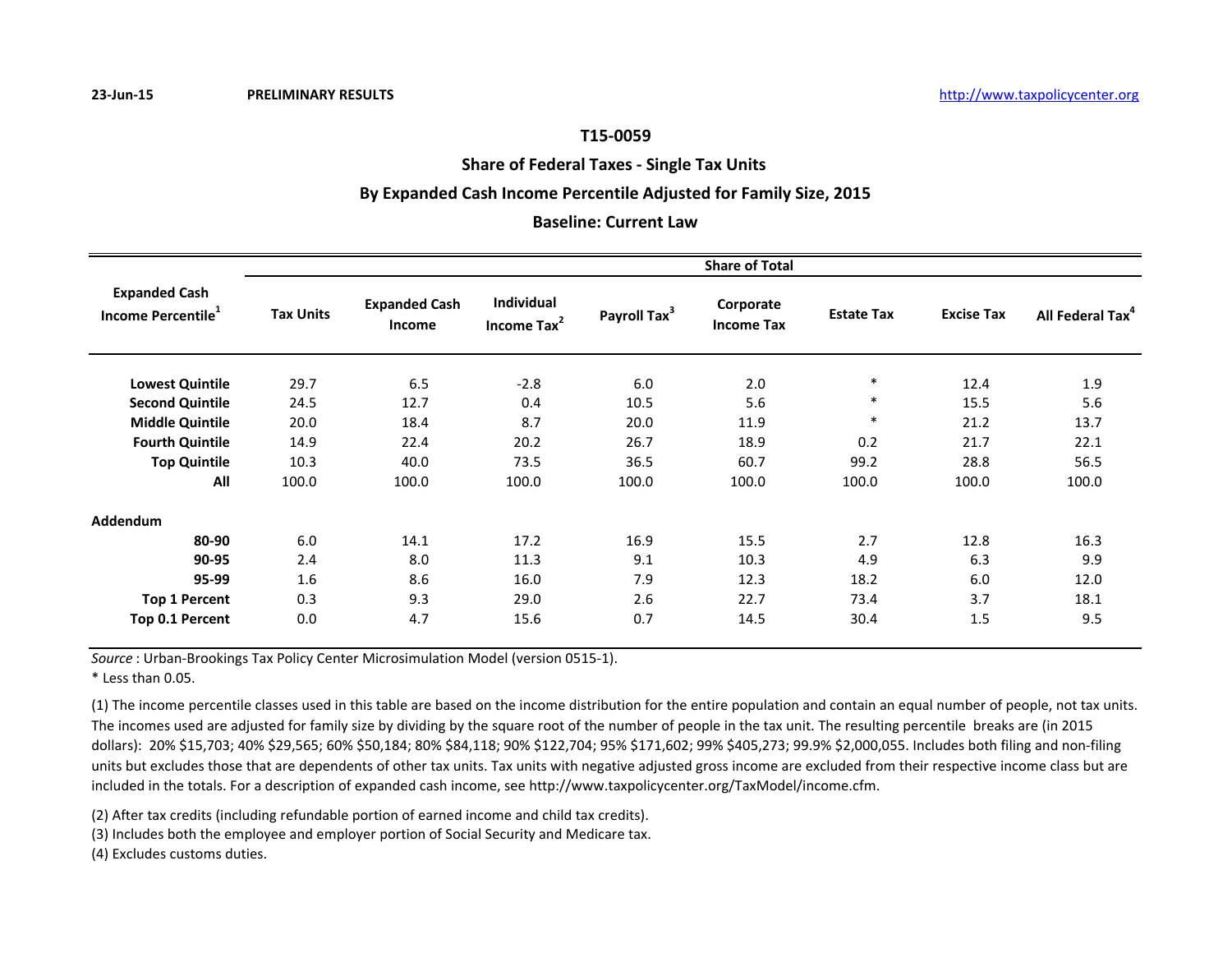# **Share of Federal Taxes - Married Tax Units, Filing Jointly**

# **By Expanded Cash Income Percentile Adjusted for Family Size, 2015**

## **Baseline: Current Law**

|                                                        | <b>Share of Total</b> |                                       |                              |                          |                                |                   |                   |                              |  |  |
|--------------------------------------------------------|-----------------------|---------------------------------------|------------------------------|--------------------------|--------------------------------|-------------------|-------------------|------------------------------|--|--|
| <b>Expanded Cash</b><br>Income Percentile <sup>1</sup> | <b>Tax Units</b>      | <b>Expanded Cash</b><br><b>Income</b> | Individual<br>Income Tax $2$ | Payroll Tax <sup>3</sup> | Corporate<br><b>Income Tax</b> | <b>Estate Tax</b> | <b>Excise Tax</b> | All Federal Tax <sup>4</sup> |  |  |
| <b>Lowest Quintile</b>                                 | 8.4                   | 1.0                                   | $-1.1$                       | 1.2                      | 0.3                            | $\ast$            | 1.7               | $-0.1$                       |  |  |
| <b>Second Quintile</b>                                 | 11.6                  | 3.0                                   | $-1.2$                       | 3.5                      | 1.0                            | $\ast$            | 4.4               | 0.7                          |  |  |
| <b>Middle Quintile</b>                                 | 18.6                  | 8.1                                   | 0.7                          | 9.5                      | 3.4                            | 0.1               | 10.9              | 4.1                          |  |  |
| <b>Fourth Quintile</b>                                 | 27.0                  | 19.0                                  | 8.3                          | 23.9                     | 10.6                           | 0.2               | 22.3              | 13.9                         |  |  |
| <b>Top Quintile</b>                                    | 33.5                  | 69.0                                  | 93.3                         | 61.5                     | 84.0                           | 98.9              | 60.2              | 81.2                         |  |  |
| All                                                    | 100.0                 | 100.0                                 | 100.0                        | 100.0                    | 100.0                          | 100.0             | 100.0             | 100.0                        |  |  |
| <b>Addendum</b>                                        |                       |                                       |                              |                          |                                |                   |                   |                              |  |  |
| 80-90                                                  | 15.9                  | 16.8                                  | 11.8                         | 21.6                     | 12.3                           | 0.4               | 17.9              | 15.1                         |  |  |
| 90-95                                                  | 8.7                   | 12.9                                  | 11.8                         | 15.2                     | 11.8                           | 1.1               | 13.1              | 12.9                         |  |  |
| 95-99                                                  | 7.1                   | 17.6                                  | 22.6                         | 16.7                     | 19.7                           | 8.5               | 16.2              | 20.2                         |  |  |
| <b>Top 1 Percent</b>                                   | 1.8                   | 21.7                                  | 47.0                         | 8.0                      | 40.2                           | 88.8              | 13.0              | 33.0                         |  |  |
| Top 0.1 Percent                                        | 0.2                   | 9.5                                   | 22.1                         | 2.0                      | 21.8                           | 61.2              | 4.7               | 15.3                         |  |  |

*Source* : Urban-Brookings Tax Policy Center Microsimulation Model (version 0515-1).

\* Less than 0.05.

(1) The income percentile classes used in this table are based on the income distribution for the entire population and contain an equal number of people, not tax units. The incomes used are adjusted for family size by dividing by the square root of the number of people in the tax unit. The resulting percentile breaks are (in 2015 dollars): 20% \$15,703; 40% \$29,565; 60% \$50,184; 80% \$84,118; 90% \$122,704; 95% \$171,602; 99% \$405,273; 99.9% \$2,000,055. Includes both filing and non-filing units but excludes those that are dependents of other tax units. Tax units with negative adjusted gross income are excluded from their respective income class but are included in the totals. For a description of expanded cash income, see http://www.taxpolicycenter.org/TaxModel/income.cfm.

(2) After tax credits (including refundable portion of earned income and child tax credits).

(3) Includes both the employee and employer portion of Social Security and Medicare tax.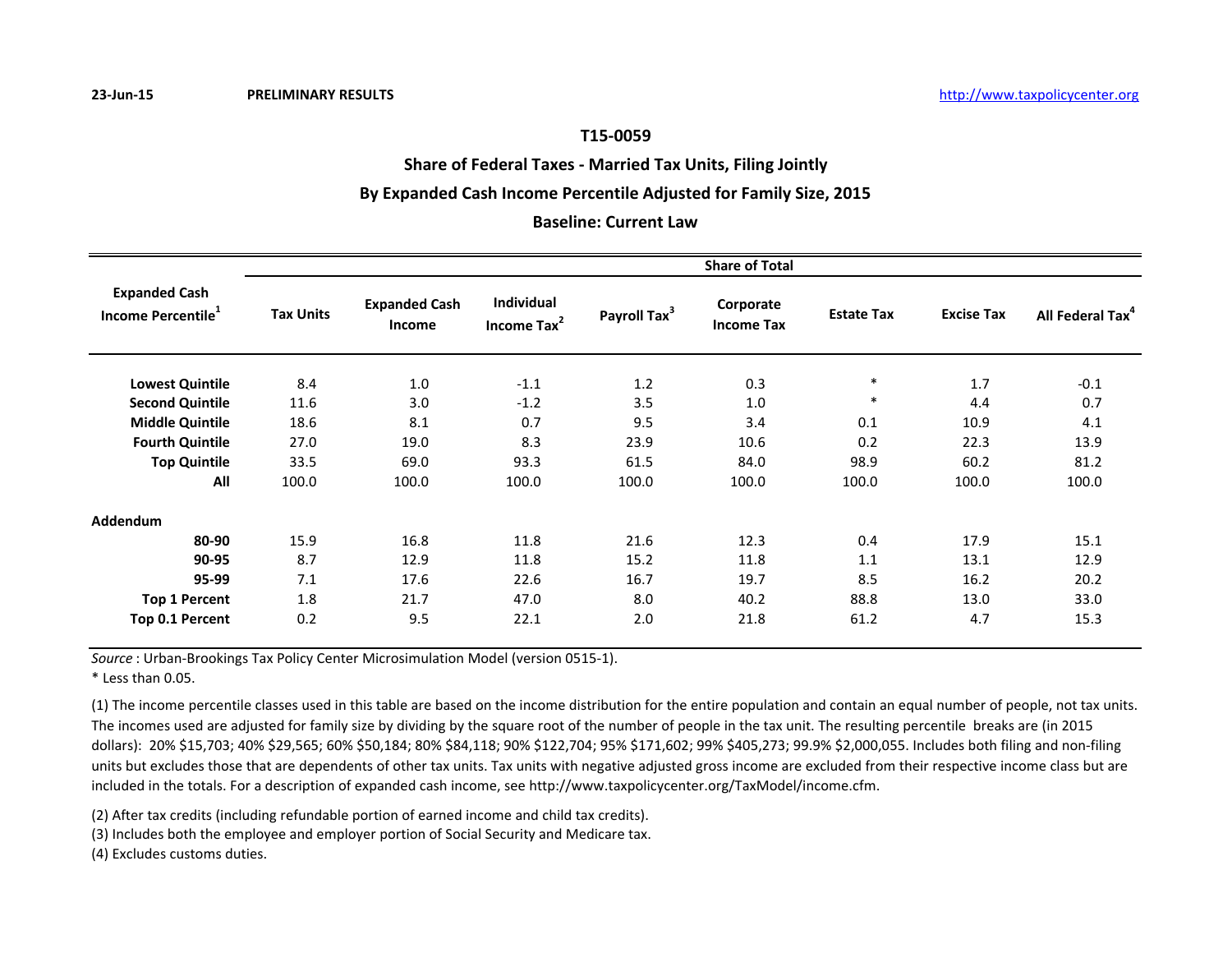**Share of Federal Taxes - Head of Household Tax Units**

## **By Expanded Cash Income Percentile Adjusted for Family Size, 2015**

# **Baseline: Current Law**

|                                                        | <b>Share of Total</b> |                                       |                                              |                          |                                |                   |                   |                              |  |  |  |
|--------------------------------------------------------|-----------------------|---------------------------------------|----------------------------------------------|--------------------------|--------------------------------|-------------------|-------------------|------------------------------|--|--|--|
| <b>Expanded Cash</b><br>Income Percentile <sup>1</sup> | <b>Tax Units</b>      | <b>Expanded Cash</b><br><b>Income</b> | <b>Individual</b><br>Income Tax <sup>2</sup> | Payroll Tax <sup>3</sup> | Corporate<br><b>Income Tax</b> | <b>Estate Tax</b> | <b>Excise Tax</b> | All Federal Tax <sup>4</sup> |  |  |  |
| <b>Lowest Quintile</b>                                 | 29.9                  | 10.0                                  | n/a                                          | 11.1                     | 5.6                            | $\ast$            | 14.5              | $-9.3$                       |  |  |  |
| <b>Second Quintile</b>                                 | 30.3                  | 21.2                                  | n/a                                          | 23.3                     | 12.5                           | $\ast$            | 23.9              | 4.3                          |  |  |  |
| <b>Middle Quintile</b>                                 | 22.5                  | 26.1                                  | n/a                                          | 26.8                     | 20.0                           | $\ast$            | 25.5              | 24.9                         |  |  |  |
| <b>Fourth Quintile</b>                                 | 12.2                  | 21.9                                  | n/a                                          | 23.4                     | 22.0                           | 0.9               | 20.7              | 33.4                         |  |  |  |
| <b>Top Quintile</b>                                    | 4.9                   | 20.8                                  | n/a                                          | 15.3                     | 39.6                           | 99.1              | 15.3              | 46.6                         |  |  |  |
| All                                                    | 100.0                 | 100.0                                 | n/a                                          | 100.0                    | 100.0                          | 100.0             | 100.0             | 100.0                        |  |  |  |
| <b>Addendum</b>                                        |                       |                                       |                                              |                          |                                |                   |                   |                              |  |  |  |
| 80-90                                                  | 3.1                   | 8.4                                   | n/a                                          | 8.9                      | 12.0                           | 21.5              | 7.6               | 15.9                         |  |  |  |
| 90-95                                                  | 1.1                   | 4.1                                   | n/a                                          | 3.3                      | 5.9                            | 11.3              | 3.2               | 8.3                          |  |  |  |
| 95-99                                                  | 0.5                   | 3.3                                   | n/a                                          | 2.0                      | 5.6                            | 14.9              | 2.4               | 7.5                          |  |  |  |
| <b>Top 1 Percent</b>                                   | 0.1                   | 4.9                                   | n/a                                          | 1.1                      | 16.1                           | 51.4              | 2.1               | 14.9                         |  |  |  |
| Top 0.1 Percent                                        | 0.0                   | 2.7                                   | n/a                                          | 0.3                      | 11.2                           | 27.6              | 0.8               | 8.5                          |  |  |  |

*Source* : Urban-Brookings Tax Policy Center Microsimulation Model (version 0515-1).

\* Less than 0.05.

n/a: Since the total individual income tax paid by head of households tax units is small in absolute value, the shares paid by each income class can be misleading and are therefore not shown in this analysis.

(1) The income percentile classes used in this table are based on the income distribution for the entire population and contain an equal number of people, not tax units. The incomes used are adjusted for family size by dividing by the square root of the number of people in the tax unit. The resulting percentile breaks are (in 2015 dollars): 20% \$15,703; 40% \$29,565; 60% \$50,184; 80% \$84,118; 90% \$122,704; 95% \$171,602; 99% \$405,273; 99.9% \$2,000,055. Includes both filing and non-filing units but excludes those that are dependents of other tax units. Tax units with negative adjusted gross income are excluded from their respective income class but are included in the totals. For a description of expanded cash income, see http://www.taxpolicycenter.org/TaxModel/income.cfm.

(2) After tax credits (including refundable portion of earned income and child tax credits).

(3) Includes both the employee and employer portion of Social Security and Medicare tax.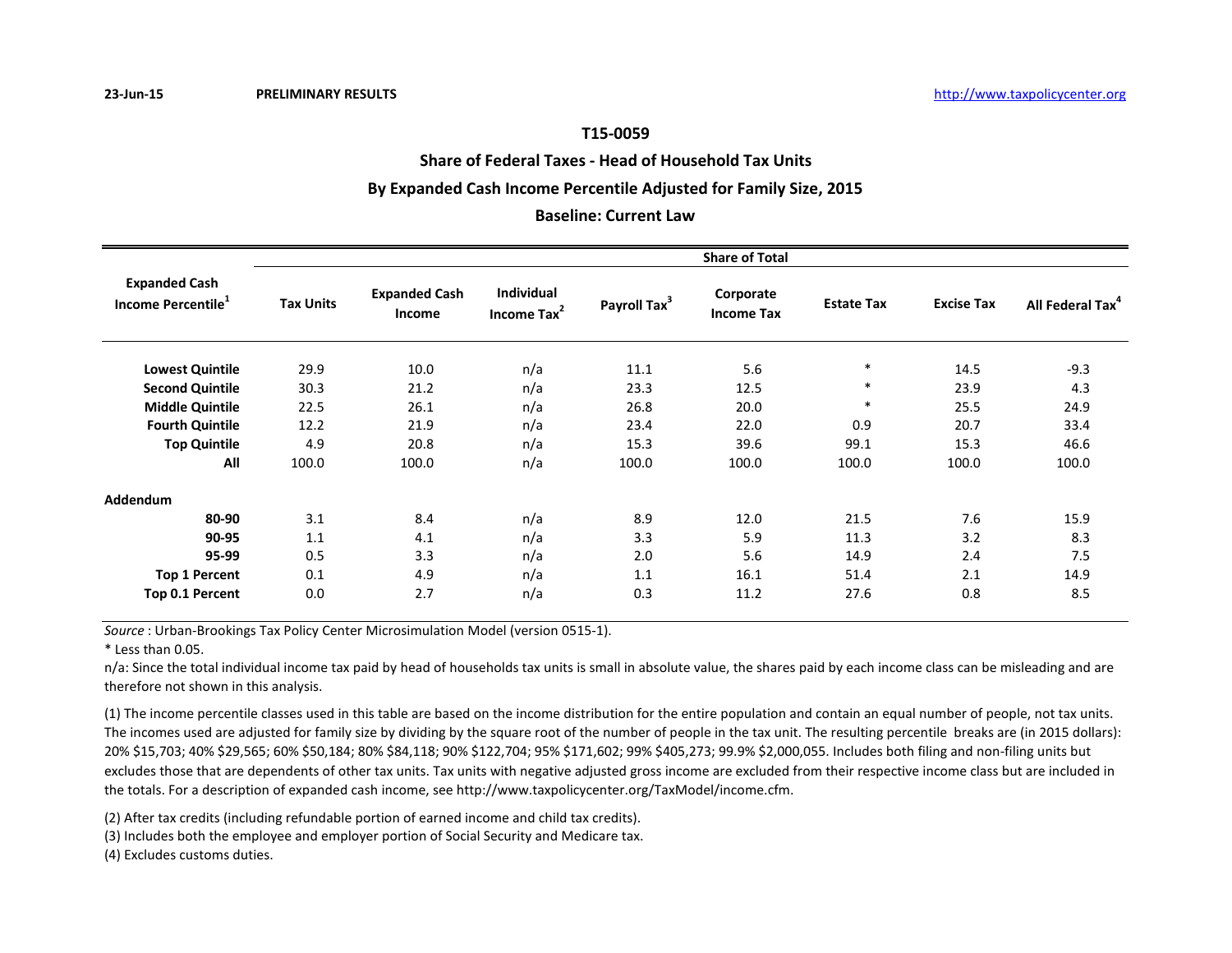**Share of Federal Taxes - Tax Units with Children**

## **By Expanded Cash Income Percentile Adjusted for Family Size, 2015**

# **Baseline: Current Law**

|                                                        | <b>Share of Total</b> |                                       |                                              |                          |                                |                   |                   |                              |  |  |
|--------------------------------------------------------|-----------------------|---------------------------------------|----------------------------------------------|--------------------------|--------------------------------|-------------------|-------------------|------------------------------|--|--|
| <b>Expanded Cash</b><br>Income Percentile <sup>1</sup> | <b>Tax Units</b>      | <b>Expanded Cash</b><br><b>Income</b> | <b>Individual</b><br>Income Tax <sup>2</sup> | Payroll Tax <sup>3</sup> | Corporate<br><b>Income Tax</b> | <b>Estate Tax</b> | <b>Excise Tax</b> | All Federal Tax <sup>4</sup> |  |  |
| <b>Lowest Quintile</b>                                 | 20.2                  | 3.1                                   | $-7.3$                                       | 3.8                      | 1.2                            | $\ast$            | 5.3               | $-1.5$                       |  |  |
| <b>Second Quintile</b>                                 | 20.6                  | 6.9                                   | $-6.7$                                       | 8.5                      | 2.8                            | $\ast$            | 9.2               | 1.0                          |  |  |
| <b>Middle Quintile</b>                                 | 20.4                  | 12.1                                  | 0.0                                          | 14.8                     | 5.8                            | $\ast$            | 14.8              | 7.1                          |  |  |
| <b>Fourth Quintile</b>                                 | 19.6                  | 19.9                                  | 10.1                                         | 25.5                     | 11.9                           | 0.5               | 22.0              | 16.9                         |  |  |
| <b>Top Quintile</b>                                    | 18.7                  | 58.0                                  | 104.0                                        | 47.0                     | 77.8                           | 99.3              | 48.3              | 76.4                         |  |  |
| All                                                    | 100.0                 | 100.0                                 | 100.0                                        | 100.0                    | 100.0                          | 100.0             | 100.0             | 100.0                        |  |  |
| <b>Addendum</b>                                        |                       |                                       |                                              |                          |                                |                   |                   |                              |  |  |
| 80-90                                                  | 9.4                   | 14.8                                  | 13.0                                         | 18.2                     | 11.7                           | 0.3               | 14.7              | 15.0                         |  |  |
| 90-95                                                  | 4.6                   | 10.3                                  | 12.5                                         | 11.0                     | 10.0                           | 0.9               | 9.7               | 11.5                         |  |  |
| 95-99                                                  | 3.7                   | 14.3                                  | 25.6                                         | 11.7                     | 16.6                           | 10.1              | 12.6              | 18.6                         |  |  |
| <b>Top 1 Percent</b>                                   | 1.0                   | 18.6                                  | 52.9                                         | 6.2                      | 39.5                           | 88.0              | 11.2              | 31.2                         |  |  |
| Top 0.1 Percent                                        | 0.1                   | 8.2                                   | 24.0                                         | 1.6                      | 23.5                           | 61.0              | 4.1               | 14.3                         |  |  |

*Source* : Urban-Brookings Tax Policy Center Microsimulation Model (version 0515-1).

\* Less than 0.05.

*Notes*: Tax units with children are those claiming an exemption for children at home or away from home.

(1) The income percentile classes used in this table are based on the income distribution for the entire population and contain an equal number of people, not tax units. The incomes used are adjusted for family size by dividing by the square root of the number of people in the tax unit. The resulting percentile breaks are (in 2015 dollars): 20% \$15,703; 40% \$29,565; 60% \$50,184; 80% \$84,118; 90% \$122,704; 95% \$171,602; 99% \$405,273; 99.9% \$2,000,055. Includes both filing and non-filing units but excludes those that are dependents of other tax units. Tax units with negative adjusted gross income are excluded from their respective income class but are included in the totals. For a description of expanded cash income, see http://www.taxpolicycenter.org/TaxModel/income.cfm.

(2) After tax credits (including refundable portion of earned income and child tax credits).

(3) Includes both the employee and employer portion of Social Security and Medicare tax.